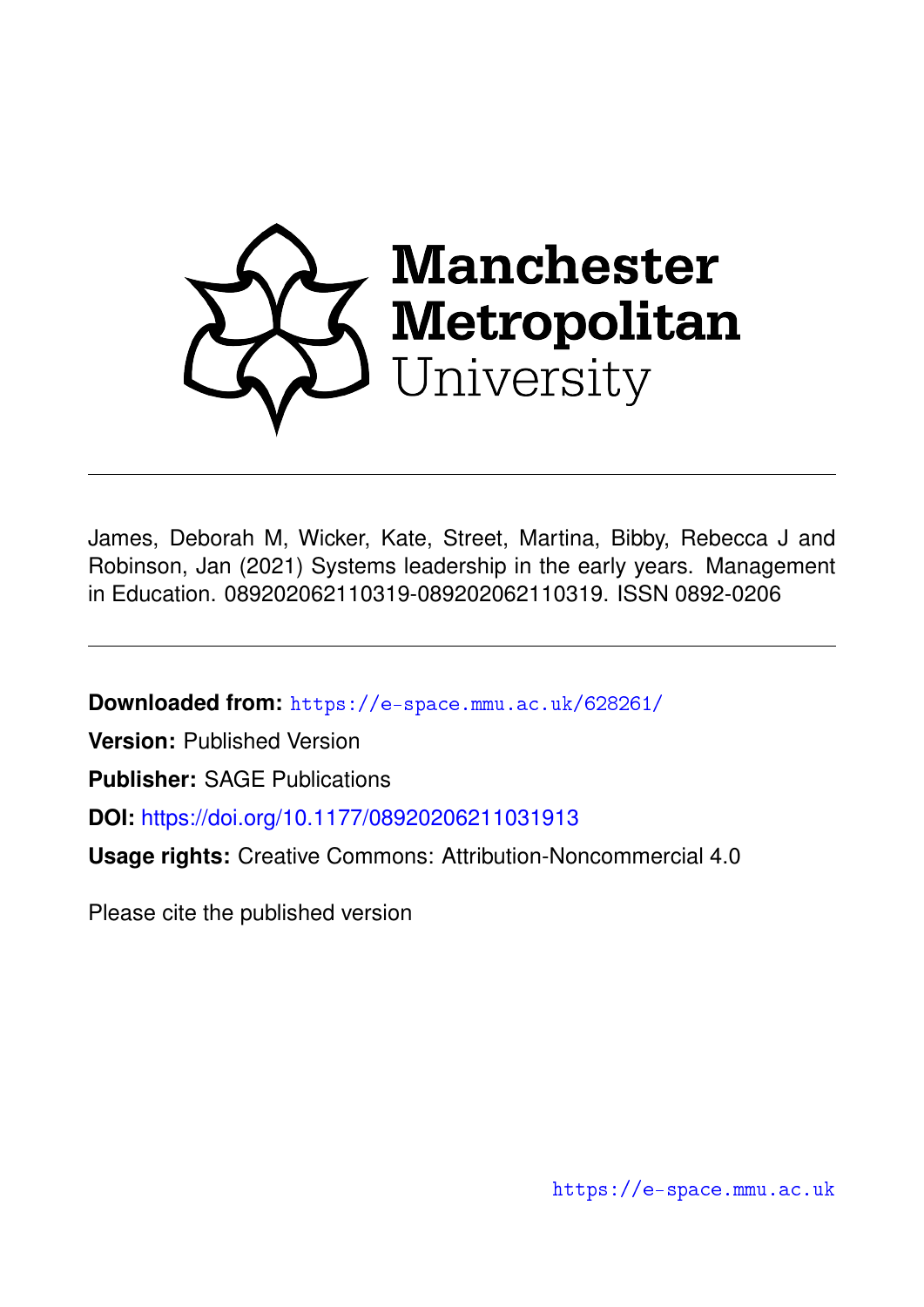# Systems leadership in the early years

# Deborah M James<sup>®</sup>

Faculty of Education, Education and Social Research Institute, Manchester Metropolitan University, Manchester, UK

# Kate Wicker

Education and Social Research Institute, Faculty of Education, Manchester Metropolitan University, Manchester, UK

# Martina Street

Education and Social Research Institute, Faculty of Education, Manchester Metropolitan University, Manchester, UK

#### Rebecca J Bibby

Early Help and School Readiness, People Directorate, Salford City Council, Salford, UK

# Jan Robinson

Early Years Ltd, Early Years Consultancy, Greater Manchester, UK

#### Management in Education 1–8

© 2021 British Educational Leadership, Management & Administration Society  $(BELMAS)$ <br> $(C)$   $O$   $\circledcirc$ 

Article reuse guidelines: [sagepub.com/journals-permissions](https://us.sagepub.com/en-us/journals-permissions) DOI: 10.1177/08920206211031913 [journals.sagepub.com/home/mie](https://journals.sagepub.com/home/mie)

**SSAGE** 

#### Abstract

This paper describes a new leadership coaching model that was delivered as part of Manchester city region's delivery of the Department for Education's Early Outcomes Fund. The coaching model explicitly paralleled the relational practices that are increasingly shaping early intervention policy and practice. Goodwin's theory of professional vision (1994) and Shotter's theorisation of with-ness (2011) provided the conceptual lens for this paper. The coaching facilitation aimed to afford the emergence of a new way of seeing leadership by scrutinising events of relational practice between participants in the coaching sessions (using video recording and review) and creating discursive practices using strengths-based analysis. We exemplify the coaching model using notes from a collaborative ethnographic evaluation of the six half-day group coaching sessions, surfacing how a new way of seeing silence may have seeded a new 'object of knowledge' in the group's emerging professional vision of leadership in the early years.

#### Keywords

coaching, leadership, early years, systems change, relational

# Introduction

Jonathan Lear's (2006) anthropological exegesis of hope is based on the history of the North American indigenous people, The Crow. In the face of catastrophe, their survival depended on the elders' ability to listen to and learn from an enigmatic vision brought to them by a younger member of their community. Whether coronavirus (Covid-19) is forcing or prefiguring an existential crisis in the public sector is yet to be seen, but there is a lot to be learned from The Crow elders in the wake of Covid. Established leaders need to be attuned to the narrative infrastructure (the stories and the way that they are told) that shape their cultural identity, they must operate with processes that afford challenge to existing wisdom and they must value relational-responsive dialogue for its role in representational renewal. How do you get leaders to behave like the Crow elders? People, who are so attuned to the concepts of their culture that they can include, not disregard, the innovations that arise at the borders. Leaders who shape reform through their inclusion of knowledge from all people. Leaders who are adept at letting go of established ways of knowing to make new ways possible. These ways of leading are as relevant to system change models for children's services today (Bostock et al., 2018) as they were to The Crow.

Covid-19 has highlighted the imperative for systems' change (Dougall et al., 2018) and raised the stakes for

Corresponding author:

Deborah M James, Faculty of Education, Manchester Metropolitan University, Brooks Building, 53 Bonsall St, Manchester M15 6GX, UK. Email: [Deborah.james@mmu.ac.uk](mailto:Deborah.james@mmu.ac.uk)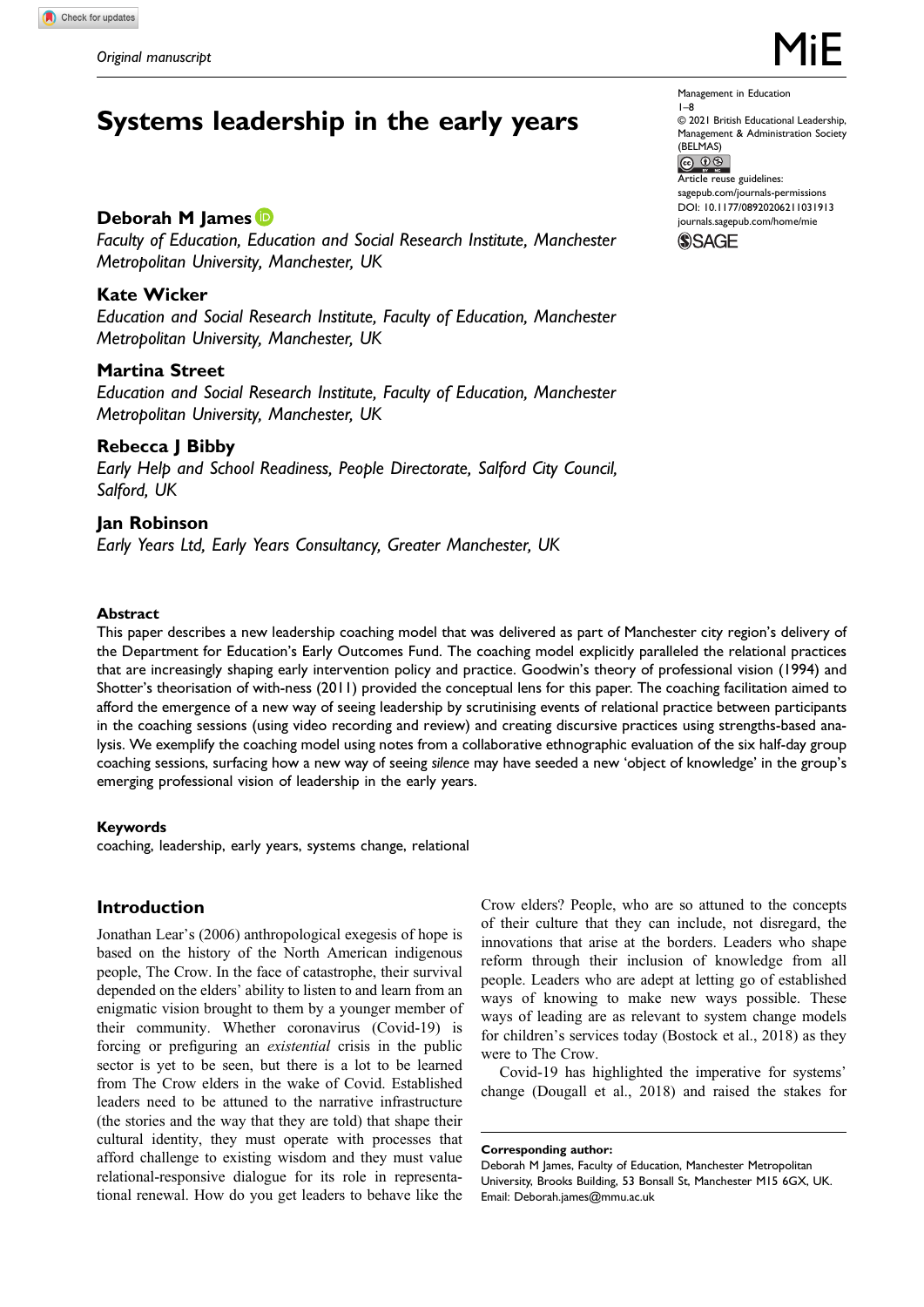leadership. Leaders need to be practised at operating in complex ecologies, but they must also have the confidence to dialogue in the midst of uncertainty to create generative collective responses to improve the system. According to Shotter (2011), this sort of generative action arises in moments of dialogue where the opportunity to begin joint action, which is always entailed in institutional change (Rogers, 1995) resides. These moments are a fissure in the normal message sending and defending or receiving repertoires that characterise a lot of institutional talk; these fissures or gaps are spaces with affordances for joining, for with-ness (Shotter, 2011). The trouble is that these moments can be masked by a lot of noise inside the individual (Binney, et al., 2009) and the organisation (Shotter, 2010). Creating a movement towards, or 'readiness' for change is not only a challenge for institutions, it is a challenge at the site of practice. Any family practitioner will tell you the ability to work productively with challenge is a valuable, but often missing, tool in the box. Working from a strengths-based perspective avoids pushing people into defence and is a tried and tested way to enable change even in the most difficult circumstances (Kennedy et al., 2011; Oppenheim and Goldsmith, 2007). Making explicit parallels between the challenges of practice leadership and institutional leadership is one way to ensure a system, an early years' system, has the narrative coherence, conceptual and values based integrity necessary for diffusion of innovation (Rogers, 1995).

There is relatively little literature on leadership in the context of early years' services, an observation made by others (see Coleman et al., 2016; Curtis and Burton, 2009), and very few papers that explicitly parallel the practices in early years with leadership. However, of the literature that does exist, recently reviewed by Nicholson et al. (2020), leadership is constructed as relational. Nicholson and colleagues sum up leadership up as, 'inherently complex and intersubjective, involving such processes as sense making, boundary spanning, collaboration'. Purposeful action results from relational rather than individual agency. The ability to tell, re-tell and re-story were highlighted for their emancipatory role; making practices and people visible through narrative practice. The challenge for the narrative or relational early years' leader is not to fix a narrative, just like The Crow elders, the task is to renew the narrative by inclusion of the as yet untold stories or unheard voices. Scholars of leadership, writing through the lens of the pandemic, have surfaced leaders' use of compassion, empathy and care to support colleagues and stakeholders and reduce crisis-related anxieties in the workforce (Tomkins, 2020; Wilson, 2020). The indirect link between leadership that supports systems functioning and the wellbeing of young children and their families has also been made (Lawson et al., 2020; Masten and Motti-Stefanidi, 2020). The Covid-19 literature tends to echo the dominant individualised notion of leadership, where the intellectual and emotional resources of individuals are deployed or directed to the support of other individuals. Whilst, the case for distributed and collaborative leadership approaches where leaders employ wisdom flexibly to enable innovation and adaptation to the situation have been well made (Fernandez and Shaw, 2020), there is little research on how to turn these ideals into practice and how to challenge the dominant individualised conceptualisation of leadership. In this paper, we outline a novel approach to leadership coaching that was underpinned by a belief that transformational leaders need not, in fact probably should not, enact leadership through individual acts whether those acts are loud or soft (Wood, 2017). Instead, actions should evolve as an adaptive response to the practice context (Male and Palaiologou, 2015), focusing on the social and relational processes that support trajectory (not outcome) of individuals and institutions (Robson, 2013).

Our proposition was that systems transformation, the traditional territory for enactment of leadership, does require an element of personal transformation (Mezirow, 1991). In line with the dialogic theory of the coaching design, our intent was to create a dilemma in the group's response repertoires. Triggers for new understanding of the self were produced in the collective. Personal transformation was not the product of individual reflection as in Mezirow (1991). The aim was to create a context where participants could experience the priority of the other in the renewal of the self (Freeman, 2014). Using video review of interactions provides the potential for this and has been used successfully to change habitual practices in education, health and social care contexts through individual coaching (James et al., 2016). However, using video review with teams, rather than individuals, has been successful in creating collective change in institutions (Iedema et al., 2013). Videoing interactions draws attention to the dialogue where existing wisdom in the group surfaces. In recent work in the field of special education, a team-based video review intervention changed the metaphors and stories that underpinned teams' theories of practice around children with complex needs (James et al. 2021). Iedema et al. (2013) suggest that visualising practices using video review helps to distribute intelligence in teams through collective reflexive conversations about work. Methods that distribute intelligence are aligned with principles of co-design, where knowledge within groups is activated and expanded leading to co-production of artefacts that embody aspects of the communities' collective knowledge (Bell and Pahl, 2018). The social justice ideals that underpin co-design and co-production promise much for service reform in the early years' sector, yet whilst these words are often heard and spoken in local government contexts, the principles and values are not easy to see in action in local government (Brown et al., 2019). In order to give participants an experience of co-production, we used video review of situated group practices as the coaching method and we adopted a collaborative ethnographic approach to research that process.

Our aim here is to describe the approach and exemplify it with episodes from the coaching sessions that were conducted as part of the Manchester city region's delivery of the Department for Education's Early Outcomes Fund (DfE, 2018). The coaching aimed to support participants to tune in to the narratives that were shaping identities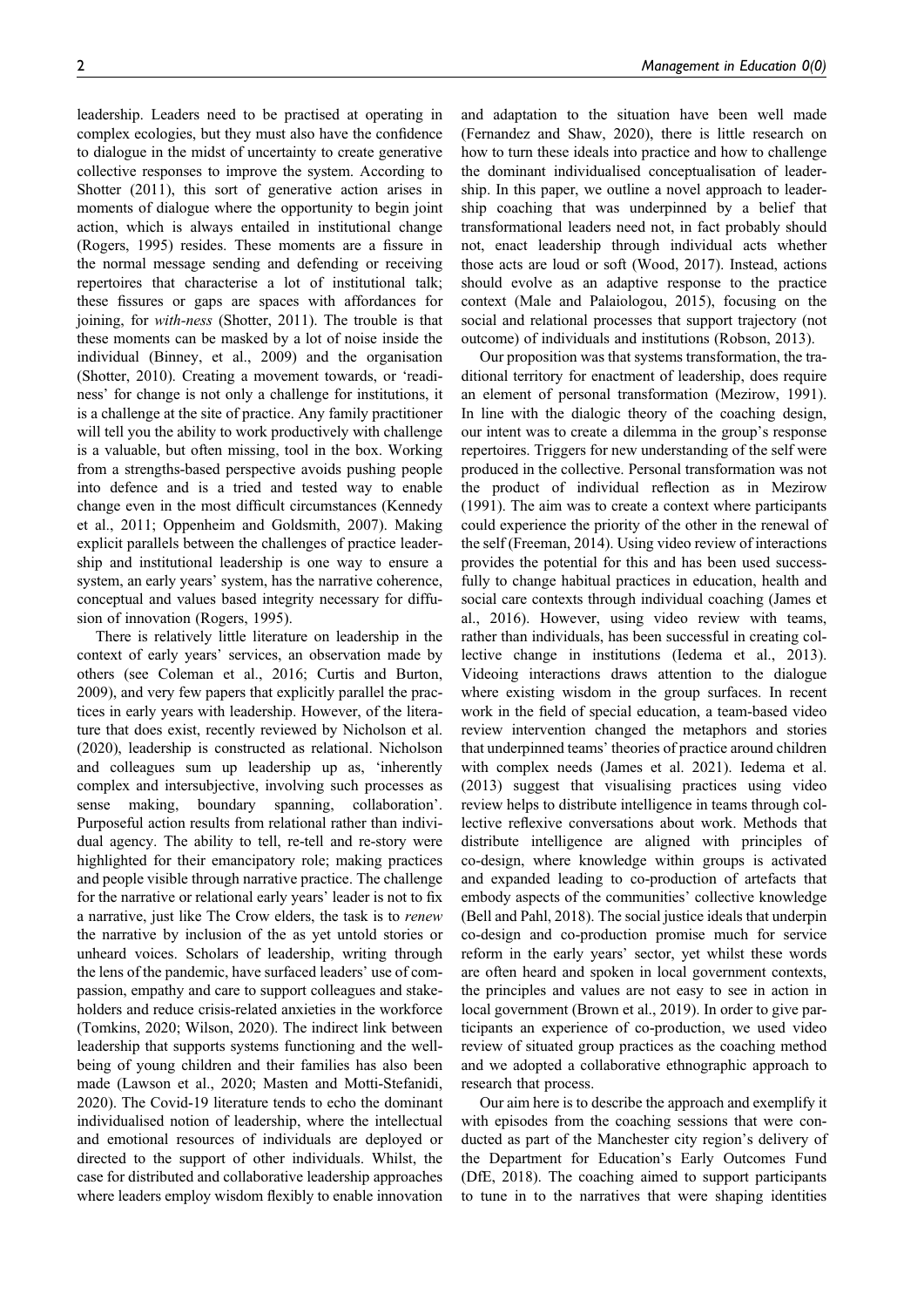(their own, others' or the system's), challenge their conceptualisation of leadership and support their relational practices. The participants had different disciplinary backgrounds and were from different local authority areas. Working together in the sessions provided an opportunity for them to experience a relational-responsive developmental process (Shotter, 2011); experiencing their own development using the same strengths-based process, and relational principles that are shaping policy and practice in early childhood (http://www.cpcs.org.uk/index.php? page=empowering-parents-empowering-

communities; https://educationendowmentfoundation.org.uk/ evidence-summaries/early-years-toolkit/social-and-emotionallearning-strategies/; National Institute for Clinical Excellence, 2016). Not only did the coaching aim to develop individual 'performance', the group context afforded the development of what Goodwin (1994) referred to as 'professional vision'. The facilitator aimed to co-create a shared 'way of seeing' through the cropping and editing and coding of video recordings of relational practices and to use those recordings to activate the knowledge stimulated in the group's response to the videos with the hope of co-producing a new 'object of knowledge'.

# **Methods**

We conducted an ethnographic qualitative research evaluation of a group-based leadership coaching model with workers from multi-disciplinary backgrounds who were all leading a locality's implementation of the Pathways to Talking Project in the city region. Some of the project leaders were from allied health roles, and they could not be included in this study because their employment by the National Health Service (NHS) necessitated ethical governance procedures that we did not have time to complete within the short timescale of the project. The loss of the NHS leader's perspective was regrettable. It meant that we ran two coaching groups.

#### Procedure

There were six coaching sessions between October 2019 and March 2020. They were held monthly and lasted two and a half hours with up to ten participants in each session. The first author led the coaching and the second author led the evaluation. The main aims of the evaluation were to document the content and process of the sessions, observe the group's responses and co-construct the meaning of the observed responses with the participants.

#### **Ethics**

The study was reviewed and approved by Manchester Metropolitan University's Faculty of Education Research Ethics Committee (approval number 11449). Having two coaching groups meant that participation in the research was voluntary. Participants on the Pathways to Talking Project could participate in coaching and choose whether to be part of the research. Inclusion to the study was open to all local project leaders on the Pathways to Talking Project who were employed by local authorities and not working with a co-leader employed by the NHS. People on the strategic leadership group, who were not employed by the NHS, were also eligible for inclusion. All of the potential participants were female. There were eight locality leaders who met the inclusion criteria and two strategic leaders. They all had information about the research and returned written consent. Along with the principle of voluntariness, the anonymity and privacy of participants were important considerations especially given the small number of localities in the project. We anonymised all data in this paper and shared it with all participants prior to submission. There were no suggestions or requests for changes. Two participants (the fourth and fifth authors) have contributed personal reflections on their experience of coaching. They were both strategic leaders on the project.

#### **Participants**

All eight locality project leaders and both strategic leaders who met the study's inclusion criteria consented to participate. Participants were from six localities in the region. They were all female. They had varied professional and practice backgrounds, including social care, teaching and early years.

#### The coaching intervention principles

Charles Goodwin (1994) exemplified his concept of 'professional vision' by comparing the ways that archaeologists and farmers come to see the same thing differently. He showed how these professions could be distinguished by the way they discussed a patch of soil. For Goodwin the interplay between what is seen and how it is talked about creates new 'objects of knowledge', which form the theories, artefacts and practices that differentiate professions. Facilitation aimed to create opportunity for a new way of seeing and talking about leadership in a group of early years' leaders who came from different professions and different places in the city region. This was done by setting up authentic moments of relational practice within the coaching sessions, scrutinising those moments using video recording and review, creating discursive practices to offer new ways of seeing and talking about relational practice. The hope being that the new 'objects of knowledge', having been created through the coaching group, would retain traces from the diverse professions, personal histories and places, so that the new concepts would be recognisable and relevant to diverse early years workforce in the city region, enabling boundary spanning and collaborative working – desirable assets in early years leadership (see Nicholson et al., 2020).

In order to create a dialogic discursive practice within the group so that these new conceptual artefacts could emerge, the concept of knowledge needed to be addressed. Shotter's (2011) distinction between referential/representational and relational/renewal ways of knowing was in the facilitator's mind. The challenge was to show the value of the renewal of knowledge (with all its power to unsettle established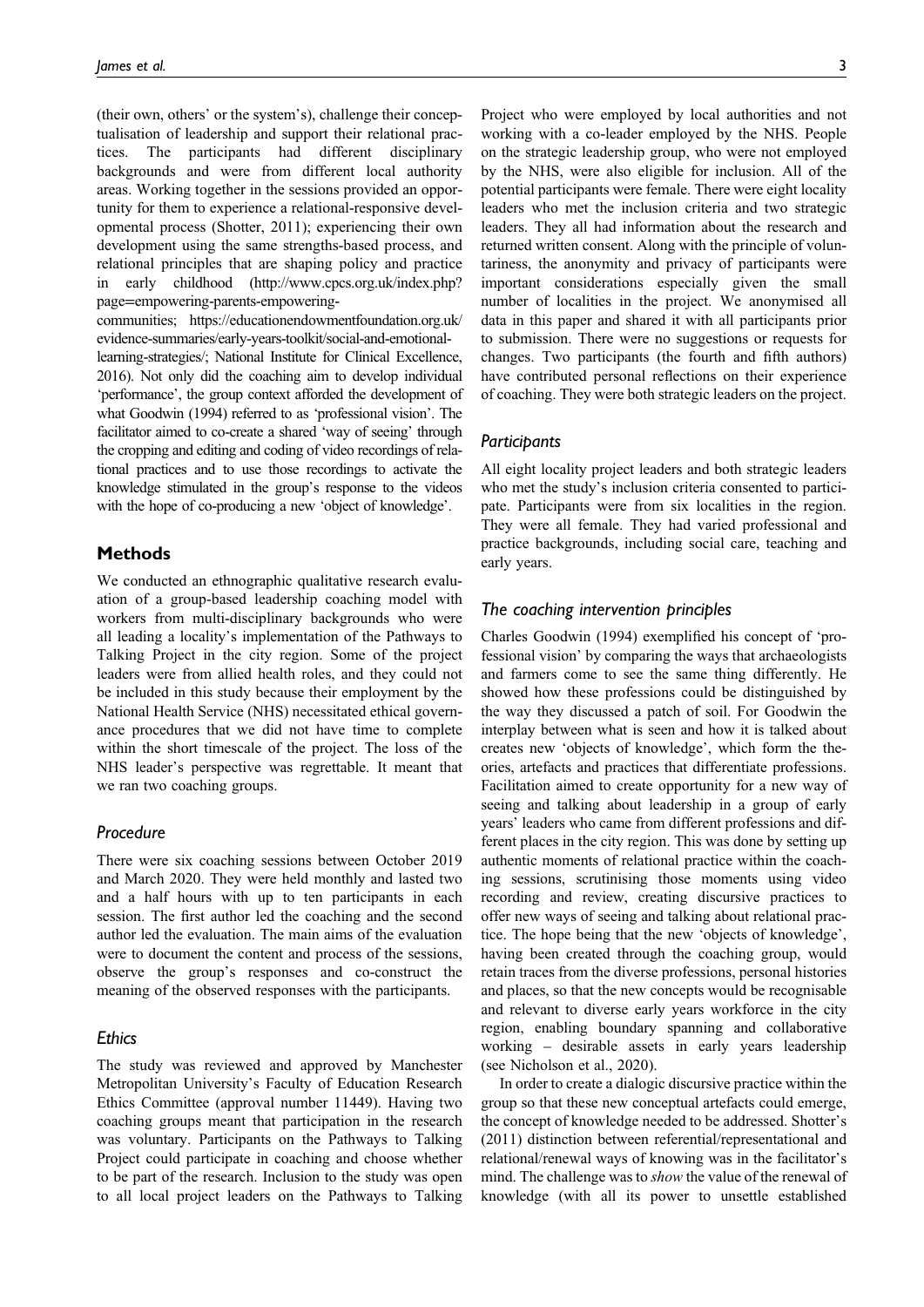referential knowledge). Goodwin's archaeological example influenced the way this binary was made visible in the coaching practice. The first concept that emerged as important to the group was to do with the safety of the space. Safe-space was deconstructed and the discussion was conducted in a tone that mirrored the softness of an archaeologist's brushing. Gentle and repeated attention to the artefact was made by drawing on the participant's knowledge of safe-space. Their knowledge of this, and other concepts, always identified elements that were collective and through their knowledge, the relative limits of the individualised conceptualisation of leadership were surfaced (Dougall et al., 2018; Gilburt, 2016; Timmins, 2015). The group frequently talked about good communication in terms of 'getting your point across'. Facilitation challenged this idea through continuous re-focusing on the relational; for example, by drawing attention to the relational antecedents and impacts of an interaction (rather than the content of the words) within the situated context of the coaching, the project and the service system. This highlighted response awareness and diverted attention from messaging. The relational-responsive mode was modelled by the facilitator and made visible in the video edits, where the response to what was said, or not said, was highlighted.

#### Practices – personal goals

In session 1, participants developed personal goals for change. They were supported to link goals with the relational and social processes known to be present in successful public sector implementation (May and Finch, 2009). Participants also aligned the personal goals with their locality implementation plans. By drawing attention to the other participants' responses to an individual's self-concept, facilitation highlighted the others' perspective in the renewal of self-perspective. This was conducted using strengths-based feedback. The unique contribution of each participant's contribution to the collective process was identified and named by the facilitator. This facilitation meant that the development of each person's goals was dispersed amongst the group and rooted in the wider project which meant development of individuals was achieved through a collaborative process.

#### Practices – video recording

Video recordings of group conversations about the project's implementation challenges were taken in sessions 3, 4 and 5. Edited clips from these recordings were reviewed in sessions 4, 5 and 6. The facilitator analysed the video recordings and edited them using the group's emerging theory of relational practice. Edited video footage was shared to highlight strengths in that practice. The aim was not to use the video edits to create or crystallise evidence of success or skills. It was to develop the emerging theory of relational practice and create opportunity for it to be revised and refined. Where possible, video edits related to participant's personal and project goals.

#### Evaluation

Participants co-designed the in-session observation framework used by the researcher. The first session was observed in an unstructured way and during this session participants discussed appropriate foci for evaluation and a draft observation schedule was created. Participants were given a copy of the schedule each week to review and to record their own observations. The researcher shared an excerpt from her observations at the end of each session for discussion. This provided some transparency on the researcher's observation practice. It also modelled a degree of co-design. The discussion below includes extracts from the researcher's observation notes.

# Structure of analysis

The main aim of this paper is to describe the coaching process. So, the priority is to provide a clear, chronological description of the process drawing attention to episodes that resonate with themes from Shotter's (2011) and Goodwin's (1994) theoretical frameworks. Those theories guided the selection of extracts from researchers' notes, descriptions of the video clips and quotations from participants.

# **Discussion**

# Session  $3$  – first group recording

Participants were recorded having a conversation about their project implementation plans and progress and were encouraged to practice their goals. For example, if a participant wanted to give more space for other people to talk, then they would try to practice that in the conversation. The conversation was recorded for 15 min. The facilitator edited the recording whilst participants had a refreshment break. The first clip was two and half minutes long. It was chosen because it showed the relational construction of meaning. All participants were actively constructing the links between personal coaching goals, project implementation and systems change. This clip was the focus of review and discussion. A second much shorter clip that highlighted emotion expression through body movements was also edited. It was reviewed in session 4.

Before filming the room was rearranged to create a group semi-circle for conversation. Participants openly expressed anxiety about being recorded and, despite the room rearrangement and guidance on the purpose of the conversation and the filming of it, several participants thought they were going to be recorded individually. The indented text below is an extract from the observation notes that depicts the content of the edited clip.

During the clip, the conversation turns to the topic of professional transitions. Sarah<sup>1</sup> talks about moving into a 'different phase' of her 'leadership journey' where she can see the role of soft-skills in empowering others. This becomes an exchange with Nicola, who talks about the difficulties of bringing colleagues along in a fast-paced environment. Both participants talk about their own frustrations, the pressure they are putting on themselves and feelings of anxiety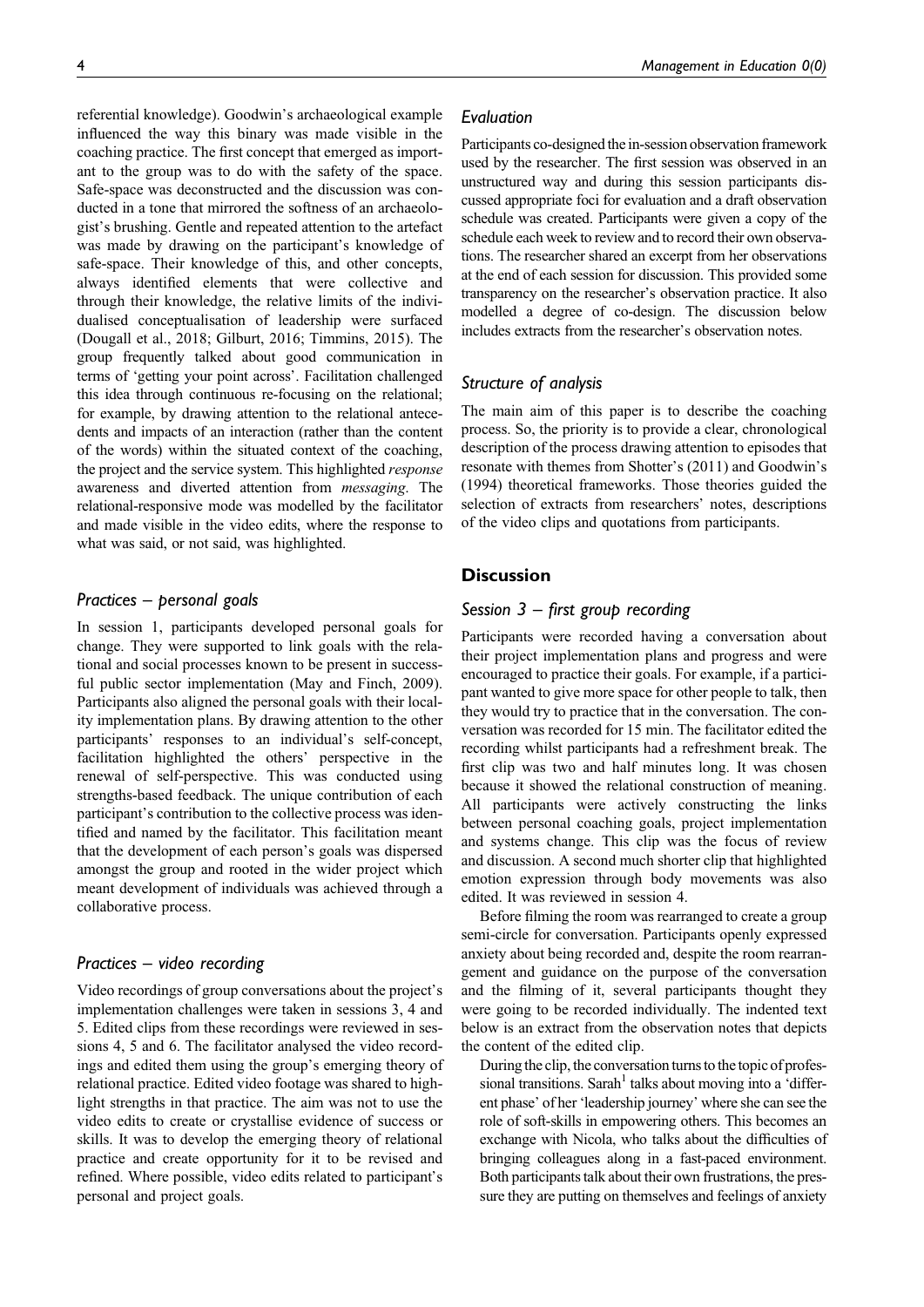about future collaborations. These reflections on collaborative and relational working in the context of a pressurised work environment bring Emma and Lisa into the conversation. Emma relates her own goal, saying that she is working on implementing a brokerage role that brings people on board and encourages distributed ownership of the project. She refers to the impact of the coaching sessions on her practice, saying that they have created space for her to think through this approach. The group are vocal in their agreement with these points, with lots of nodding and murmurs of 'yeah' and 'absolutely'. Lisa then extends these thoughts, commenting that the formation of these relationships is creating a legacy for the project, to which Emma adds that this relational work has 'real worth' and is creating longevity for the project. Sarah and Nicola then return to the effectiveness of Emma's soft skills, and Emma responds that she has related to and learnt from the experiences and reflections of others in the group and applied that in her locality. In her comment, Emma names three members of the group including Amy who has not yet spoken in this conversation, creating space for her to contribute which she does not take – Amy remains silent.

Despite the initial nerves, the conversation flowed, and continued after the facilitator switched off the video recorder. The clip was titled, 'constructing common purpose in the group' as it demonstrated the creation of shared understanding as to why personal coaching was part of the wider project. Until this session, the links between coaching and project implementation had been quite obscure for project leaders. During the discussion of the clip, the group was asked to consider the themes in their conversation and 'culture change' came up. The indented text below is an extract from the observation notes.

Lisa says that the Pathways to Talking Project 'is not just another Greater Manchester thing', and Emma agrees, saying that this has 'struck' her too. Karen supports this view, saying that this approach to leadership provides an opportunity for changing culture and that it 'feels different to how we normally work'. Emma attributes this difference to the group's creation of a safe space, which has been created by their 'shared passion and determination to make change happen', and 'bring people on board'. She also shares that for her the 'difficulty is going back to areas' and potentially being 'a lone voice'. Lisa and Karen re-join the conversation to acknowledge Emma's concern. Lisa describes herself as 'optimistic' and Karen says that 'Greater Manchester's way of working is very different'.

Despite the positive way the participants spoke about their new understanding of the rationale for the leadership coaching and the potential they saw for it in terms of culture change, at the end of session 3, there was an unspoken but strong feeling of discomfort. Amy had not found her voice in the 15 min conversation. The participants were not able to raise this in the conversation. The facilitator noted this as a point of interest in post-session reflections. There was a sense of failure and more than that, the failure was floating freely amidst the group defying the neat deposit of it in an individual or couple of individuals.

### Summary

The participants began to distinguish the new way of leading from the prevalent culture. Differentiation between old and new ways of working is an essential element of innovation diffusion (Rogers, 1995). Its emergence could also be the beginning of a new object of knowledge, which could change the way the group saw and spoke about leadership practices. However, the strong emotion at the end of the session is what subsequently became the clearest seed of a new object of knowledge.

#### Session  $4$  – group recording

The theme of silence that tacitly emerged during the group conversation in session 3 was picked-up in session 4 by the facilitator who encouraged the group to consider the work of silence in the group interactions at the beginning of the session. The episode below is from a discussion where the group was asked to discuss the role of the video review in the group's learning. One participant, Dawn, shared her thoughts about what she has seen in the video (taken from the evaluation notes):

Dawn says that although she can *feel* the dynamics of the group, it has been really useful to see them. The video clip she is referring to has showed her as mainly silent. She elaborates that she often views her silence as a 'negative part' of herself but she valued seeing it and realising that she didn't 'look' silent.

In subsequent written reflections, Dawn elaborated further on this as a 'new realisation', saying that she has a 'deeper understanding of silence', values it more personally and with others in meetings, and that she is 'going to work on seeing it in a more positive light'.

Amy's silence and the group's initial unspoken, but strong response to it was not left unspoken. This meant that for Dawn, remaining silent was permissible and she was not the only one whose way of seeing and talking about silence (inside and outside the group coaching sessions) changed. The facilitation scaffolded the group's ability to see silence as a leadership practice. Dawn's reticence could be included as a legitimate act of leadership and thus create a sense of belonging for Dawn (and Amy) as regional leaders. In expressing her feelings of inclusion, Dawn also exemplified how socially organised 'ways of seeing' could lead to personal and collective renewal. In this example, that renewal was dependent on facilitation that created a dilemma by surfacing an unspoken story (i.e. the collective feelings of discomfort about silent voices) and an unspoken voice (Amy's silent role in the group). The collective response to the silence at the end session 3 was what the facilitator needed to be aware of in order to recognise it as a narratable micro-story. By re-telling the story it became an artefact or knowledge object. Using strengths-based discursive practices, the object could be renewed by the group, which further exemplified a relational conceptualisation of leadership in the group.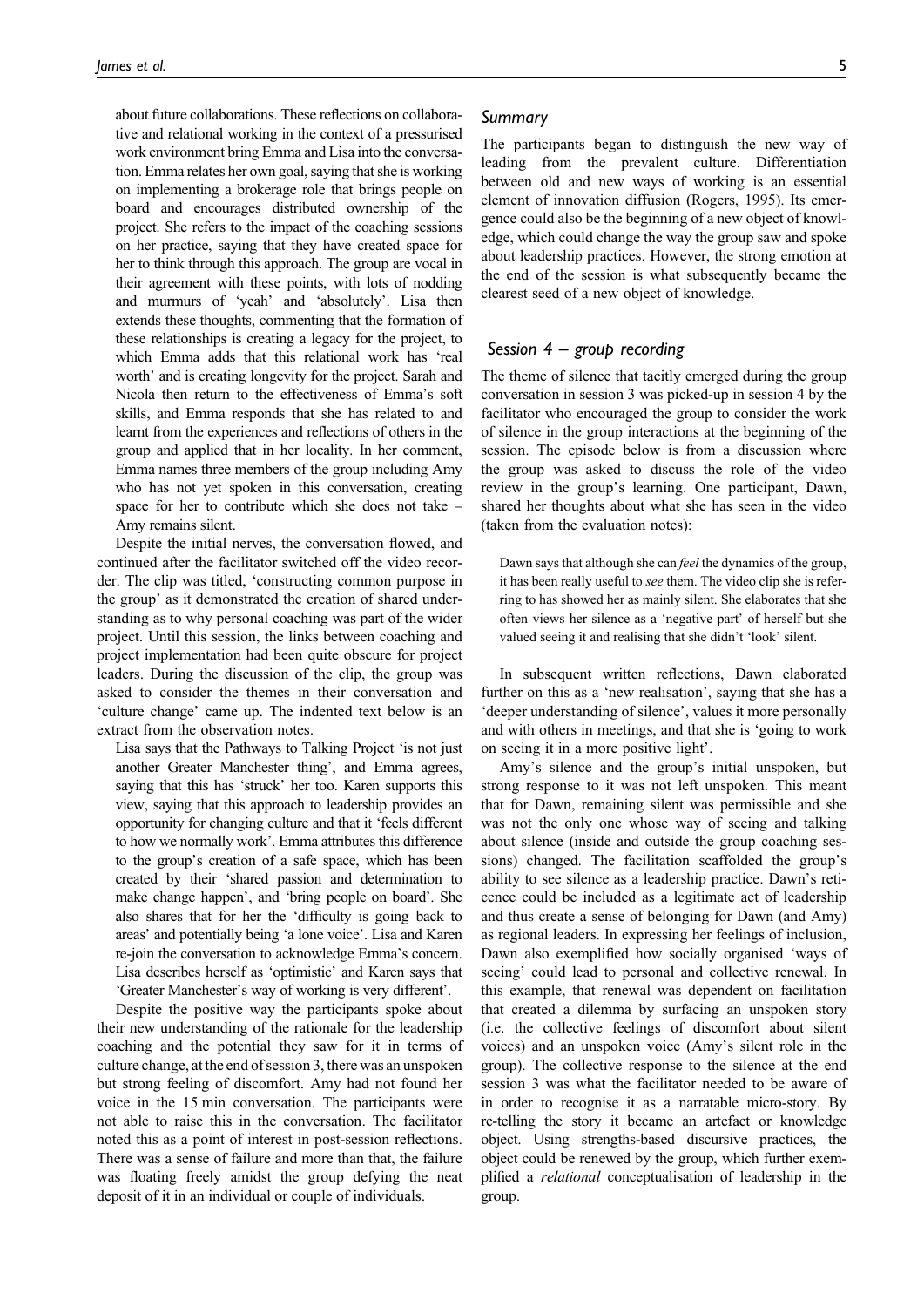#### Reflections on coaching

Two members of the group were asked for their perspectives on the sessions, and these are presented below (fourth and fifth authors of this paper).

It's a rare opportunity to be able to watch yourself on film, get immediate feedback on your own behaviour and have such open and honest discussions. This was an uncomfortable process at times, even though discussions were positive and affirming. It was also surprising, and reassuring, to hear outwardly confident leaders sharing their self-doubts and leadership challenges. [fourth named author]

Discomfort is prominent in this extract. Whilst this leader is continuing to think in terms of individual leadership behaviours, she also went on to say that the process had supported her to make a leadership transition. The witnessing of other's experiencing self-doubt about their leadership roles mirrored her own mind-set. Experiencing a shared sense of struggle with self-belief provided reassurance that she used to support her role transition . The collective sharing of doubts and challenges was attributed as an important part of the process.

The second leader gave her observations on the generalised impact of the coaching sessions.

During this pandemic, using soft skills such as active listening to support effective interactions and collaboration has enabled me to lead our response and influence wider partnerships. The concept and practice of creating shared safe space has guided me in bringing partners together with a common purpose. This has been crucial in enabling us to create forums for innovative and creative responses to the crisis.

Participants frequently returned to the quality of the space, often conflating and interchanging the concepts of 'safe-space' and 'soft-skills' in a developing narrative that they used to distinguish the leadership coaching from other ways of working.

# Conclusion

The coaching sessions were designed to enable the creation of a new professional vision of relational practice. The emergence of themes from the video recording and video editing meant that participants experienced co-creation (albeit restricted to themes for inquiry and development). The co-creation fostered critical engagement with the concept of relational practice and the videos of interaction made sure the concept was firmly rooted in reality. The video edits exemplified the concept of relational leadership. Watching videos of themselves in the context of their coaching goals created an opportunity for reflection on the self-narratives that were structuring their expectations. Dawn's reflections indicate a shift in meaning perspective as her pre-existing understanding of herself and her leadership was challenged (Mezirow, 1991). Participants began to see and discuss leadership differently. They moved away

from visions of heroic leaders making incisive points with penetrating accuracy, towards seeing leadership as letting go of setting the agenda. Their new concept of leadership favoured setting the conditions (including the affective conditions) to dialogue with others. Having co-produced objects of knowledge the participants were also able to produce a narrative about the new way of being a leader.

In the context of the project, the group coaching drew attention to the process of the implementation challenges in the Pathways to Talking Project. It gave participants a greater grasp on the connection between the process and outcomes of the project. With respect to building theories of change, the coaching also made visible the links between relational practice and the social process theory of normalisation (May and Finch, 2009). Making the implementation science relevant and applicable to a diverse group of participants was intentional, to see change leadership as a relational practice. The facilitator also ensured the coaching process was in dialogue with the principles and practices from the early years' field. This alignment engaged participants in the coaching, especially at the outset, when they had trouble seeing the point of it. At the most basic level, the knowledge that parents do interventions that involve video feedback gave some participants the impetus to overcome their own fears of being videoed in session 3.

The participants witnessed and monitored each other's coaching goals. The goals themselves became a window on the person's self-narrative which, because of the perceived safety in the coaching space and the dynamic of trust that developed, opened up over time. During the coaching sessions participants got to know each other and they contributed to each other's development. This was a real experience of peer learning. Unsurprisingly, the participants have continued to meet. They also identified the collaborative peer learning on the project as an attribute of the culture that distinguished it from the normal culture that prioritised the sharing of best practice (Greater Manchester's City region report, 2020) which can set up defensive reactions leading to distance rather than openness to learning. The participants' narration of the impact of this new way of being a leader has led to the coaching model being commissioned for further co-development within the early years' system in the city region.

## Finally

On the face of it, The Crow leaders' and the locality leaders' contexts and challenges had little in common. However, The Crow's successful navigation of survival through catastrophe relied on the elders' abilities to listen to and respond to the new stories that emerged from within their tribe. Their ability to listen was rooted in their culture. The locality leaders' experience of a relational dialogic approach and collaborative co-construction renewed their practice theory and meant that they talked about their new professional vision in a way that enabled the 'elders' in the City Region to get-it (Shotter, 2011). For the Crow, listening ensured cultural survival. This paper shows how the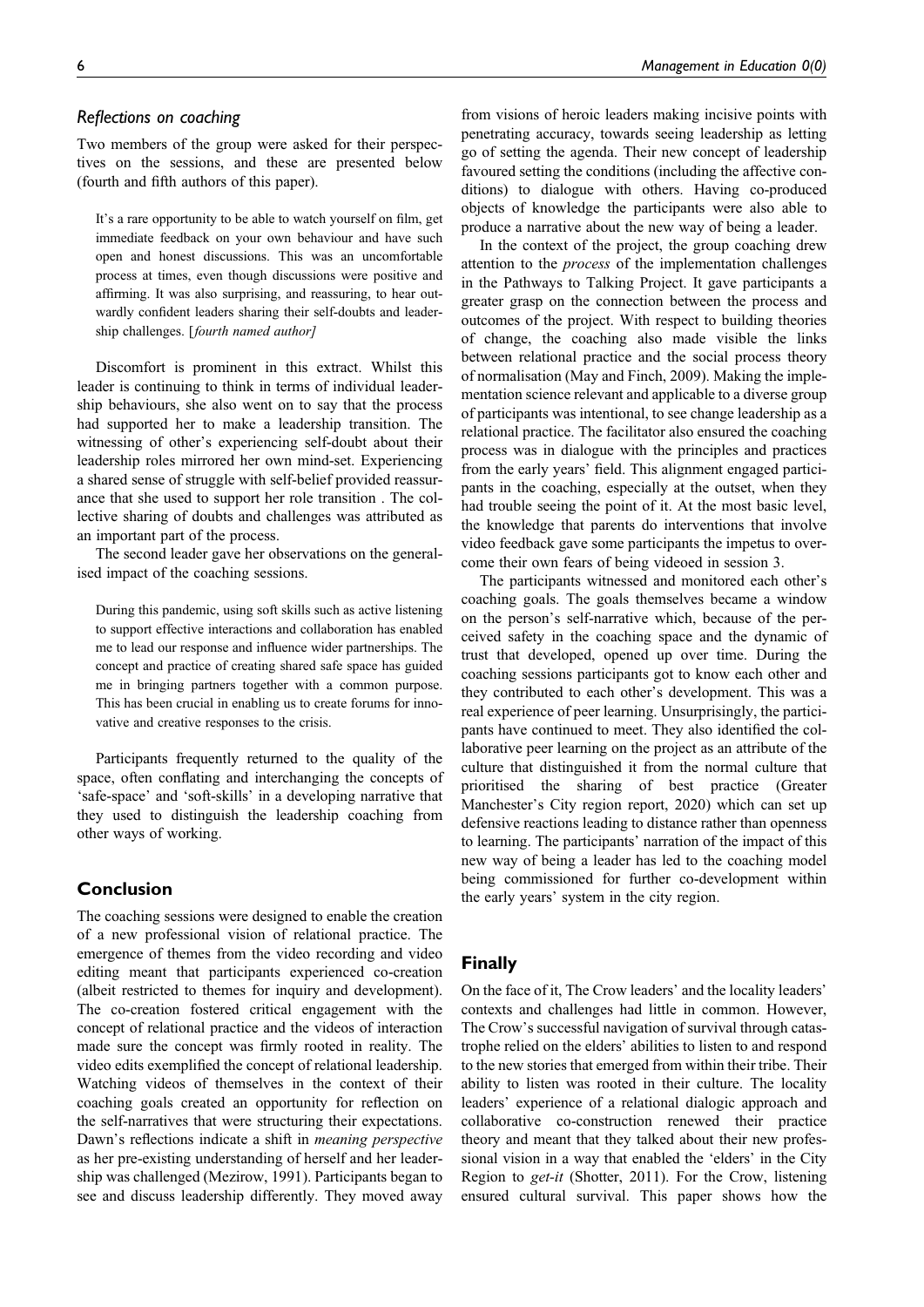practice of listening, especially to what is not said, can be crafted within public sector cultures.

#### Acknowledgements

The authors gratefully acknowledge the colleagues across the ten localities of Greater Manchester's City Region who participated in the leadership coaching sessions who, through openness to challenge and support, made the work worthwhile.

#### Declaration of conflicting interests

The authors declared no potential conflicts of interest with respect to the research, authorship and/or publication of this article.

#### Funding

The authors disclosed receipt of the following financial support for the research, authorship, and/or publication of this article: This work was supported by the Department for Education (DfE reference: GR100744; Ministry of Housing, Communities and Local Government reference: 31/3646).

#### ORCID iD

Deborah M James **D** <https://orcid.org/0000-0001-7626-9418>

#### **Note**

1. All names have been changed.

#### References

- Bell DM and Pahl K (2018) Co-production: Towards a utopian approach. International Journal of Social Research Methodology 21(1): 105–117.
- Binney G, Wilke G and Williams C (2009) Living Leadership: A Practical Guide for Ordinary Heroes. 2nd edn, Harlow: Pearson Education Limited.
- Bostock L, Lynch A, Newlands F, et al. (2018) Diffusion theory and multi-disciplinary working in children's services. Journal of Integrated Care 26(2): 120–129.
- Brown M, Pahl K, Razool Z, et al. (2019) Co-producing research with communities: Emotions in community research. Global Discourse 10(1): 93–114. DOI: [10.1332/204378919X15762351383111.](https://doi.org/10.1332/204378919X15762351383111)
- Coleman A, Sharp C and Handscomb G (2016) Leading highly performing children's centres: Supporting the development of the 'accidental leaders'. Educational Management Administration & Leadership 44(5): 775-793.
- Curtis L and Burton D (2009) Naïve change agent or canny political collaborator? The change in leadership role from nursery school to Children's Centre. Education 3-13 37(3): 287–299.
- DfE (Department for Education) (2018) Early Outcomes Fund: Guidance, November 2018, Crown Copyright. Availalbe at: [https://assets.publishing.service.gov.uk/government/uploads/](https://assets.publishing.service.gov.uk/government/uploads/system/uploads/attachment_data/file/916429/Early_Outcomes_Fund-Bid-Guidance.pdf) [system/uploads/attachment\\_data/](https://assets.publishing.service.gov.uk/government/uploads/system/uploads/attachment_data/file/916429/Early_Outcomes_Fund-Bid-Guidance.pdf)file/916429/Early\_Outcomes\_ [Fund-Bid-Guidance.pdf](https://assets.publishing.service.gov.uk/government/uploads/system/uploads/attachment_data/file/916429/Early_Outcomes_Fund-Bid-Guidance.pdf) (accessed 23rd October 2020).
- Dougall D, Lewis M and Ross S (2018) Transformational Change in Health and Social Care: Reports From the Field. London: The Kings Fund. Available at: [https://www.kingsfund.org.uk/](https://www.kingsfund.org.uk/publications/transformational-change-health-care) [publications/transformational-change-health-care](https://www.kingsfund.org.uk/publications/transformational-change-health-care) (accessed 7 October 2020).
- Fernandez AA and Shaw GP (2020) Academic Leadership in a Time of Crisis: The Coronavirus and COVID-19. Journal of Leadership Studies 14(1): 39–45.
- Freeman M (2014) The Priority of the Other: Thinking and Living Beyond the Self. Oxford: Oxford University Press.
- Gilburt H (2016) Supporting Integration Through New Roles and Working Across Boundaries. London: The Kings Fund. Available at: [https://www.kingsfund.org.uk/publications/supporting-integration](https://www.kingsfund.org.uk/publications/supporting-integration-new-roles-boundaries)[new-roles-boundaries](https://www.kingsfund.org.uk/publications/supporting-integration-new-roles-boundaries) (accessed 7 October 2020).
- Goodwin C (1994) Professional vision. American Anthropologist, New Series 96(3): 606–633.
- Greater Manchester Combined Authority (2020). GM Pathways to Talking Project Report. https://gmpathwaystotalking.blog/ [Accessed on 12/07/21]. (2020)
- Iedema R, Mesman J and Carroll K (2013) Visualising Health Care Practice Improvement: Innovation From Within. London: Radcliffe Publishing Ltd.
- James DM, Fisher S and Vincent S (2021) Challenging behaviour around challenging behaviour. Journal of Applied Research in Intellectual Disabilities 34(4): 1166–1179. DOI: [10.1111/jar.v34.4](https://doi.org/10.1111/jar.v34.4).
- James DM, Hall A, Lombardo C, et al (2016) A video feedback intervention for workforce development: Exploring staff perspective using longitudinal qualitative methodology. Journal of Applied Research in Intellectual Disabilities 29(2): 111– 123. DOI: [10.1111/jar.12161.](https://doi.org/10.1111/jar.12161)
- Kennedy H, Landor M and Todd E (2011) Video Interaction Guidance: A Relationship-Based Intervention To Promote Attunement, Empathy And Wellbeing. London: Jessica Kingsley Publications.
- Lawson M, Piel M and Simon M (2020) Child maltreatment during the COVID-19 pandemic: Consequences of parental job loss on psychological and physical abuse towards children. Journal of Child Abuse & Neglect 110(2): 1–11. DOI: [10.](https://doi.org/10.1016%2Fj.chiabu.2020.104709) [1016%2Fj.chiabu.2020.104709](https://doi.org/10.1016%2Fj.chiabu.2020.104709).
- Lear J (2006) Radical Hope: Ethics in the Face of Cultural Devastation. Cambridge: Harvard University Press.
- Male T and Palaiologou I (2015) Pedagogical leadership in the 21st century: Evidence from the field. Educational Management Administration & Leadership 43(2): 214–231.
- Masten AS and Motti-Stefanidi F (2020) Multisystem resilience for children and youth in disaster: Reflections in the context of COVID-19. Adversity and Resilience Science 1: 95–106.
- May C and Finch T (2009) Implementing, embedding and integrating practices: An outline of normalization process theory. Sociology 43: 535–554.
- Mezirow J (1991) Transformative Dimensions of Adult Learning. San Francisco: Jossey-Bass.
- National Institute for Clinical Excellence (August, 2016) Early years: Promoting health and wellbeing in under 5s: Quality standard [QS128]. Available at [https://www.nice.org.uk/](https://www.nice.org.uk/guidance/qs128) [guidance/qs128](https://www.nice.org.uk/guidance/qs128) (accessed 10th November 2020).
- Nicholson J, Kuhl K, Maniates H, et al (2020) A review of the literature on leadership in early childhood: Examining epistemological foundations and considerations of social justice. Early Child Development and Care 190(2): 91–122. DOI: [10.1080/](https://doi.org/10.1080/03004430.2018.1455036) [03004430.2018.1455036](https://doi.org/10.1080/03004430.2018.1455036).
- Oppenheim D and Goldsmith DF (2007) Attachment Theory In Clinical Work With Children: Bridging the Gap Between Research and Practice. New York: The Guilford Press.
- Robson I (2013) Women's leadership as narrative practice: Identifying "tent making", "dancing" and "orchestrating" in UK Early Years services. Gender in Management: An International Journal 28(6): 338–358.
- Rogers EM (1995) Diffusion of Innovations. New York, NY: Free Press.
- Shotter J (2010) Situated dialogic action research: Disclosing "beginnings" for innovative change in organisations. Organisational Research Methods 13(2): 268–285.
- Shotter J (2011) Getting It: Withness-Thinking and the Dialogical .... In Practice. New York: Hampton Press Inc.